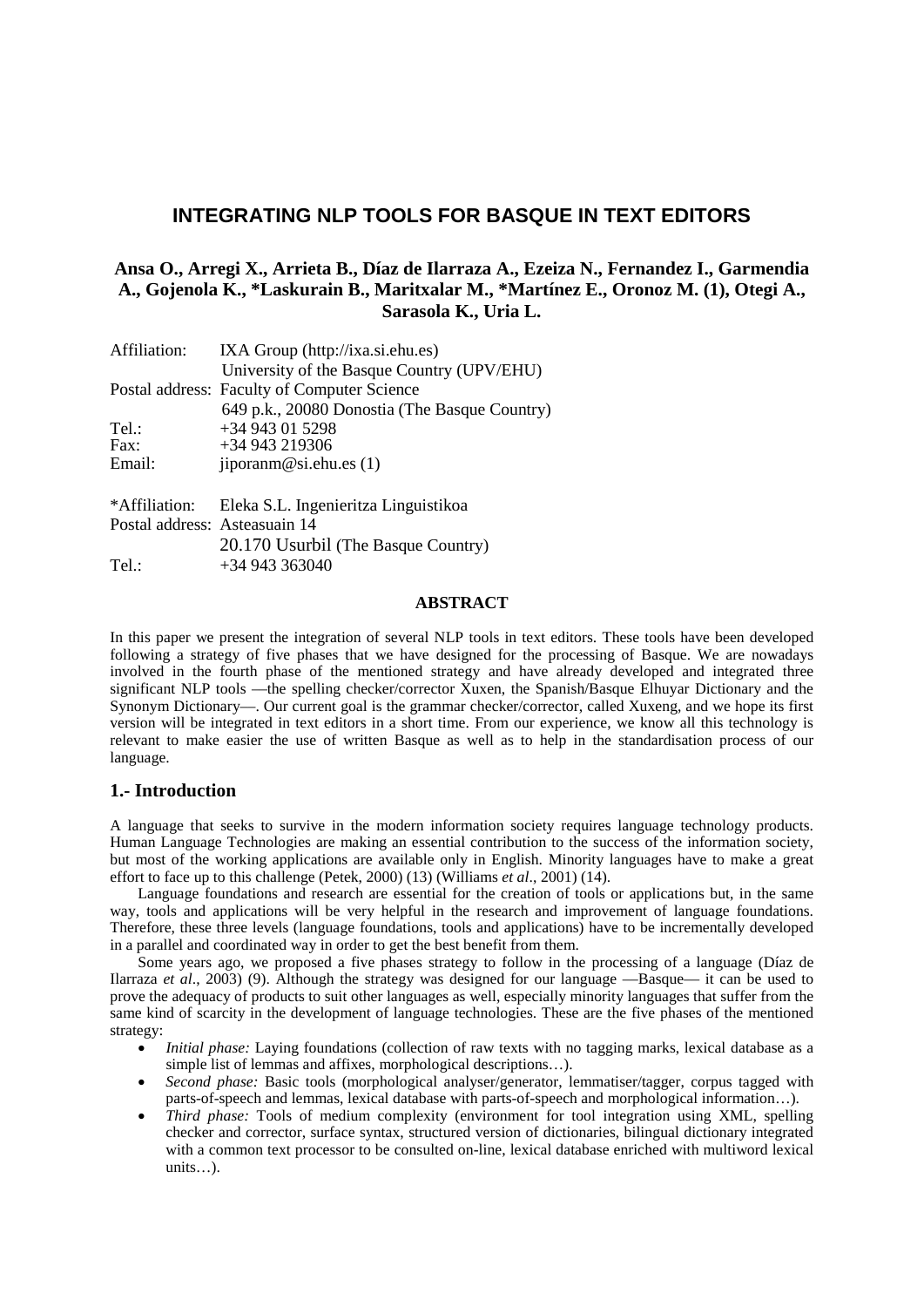- *Fourth phase:* Advanced tools (syntactically tagged corpus, grammar and style checkers, lexical semantic knowledge base —creation of a taxonomy of concepts such as WordNet—, language learning systems…).
- *Fifth phase:* Multilingualism and general applications (semantically tagged corpus after word senses have been disambiguated, information retrieval and extraction, translation aids, dialogue systems...).

As far as the automatic processing of Basque is concerned, some features of our language have to be known in order to evaluate the applicability of our strategy for other minority languages. Basque is an agglutinative language with a very rich morphology, and it has basically constituent-free order at sentence level. There are nowadays around 700,000 Basque speakers and they comprise about 25% of the total population of the Basque Country—although they are not evenly distributed. Despite there are six dialects, since 1968 the Academy of the Language (Euskaltzaindia) is involved in a process of standardisation of the language. At present, the morphology is completely standardised but the syntactic standardisation is still in progress. The spelling checker has proved to be a very useful tool to help the standardisation process of Basque. And we hope that the future construction of a grammar and style corrector will also contribute positively to this process.

According to this general strategy, this paper describes our work on the integration of NLP tools in text editors. Section 2 presents three significant tools that the IXA group has already developed and integrated in text editors ––the spelling checker/corrector, the Spanish/Basque Dictionary and the Synonym Dictionary. The third section is focused on the grammar checker/corrector, called Xuxeng, we are working on at the moment. And finally, some conclusions and future work are outlined.

## **2.- Already developed and integrated tools**

In the IXA Group we started working on the initial phase fifteen years ago and we are now working on the fourth phase. The spelling checker/corrector —called Xuxen—, a Basque-Spanish bilingual dictionary, and a synonym dictionary have already been integrated in Microsoft Office®.

# **2.1.- The spelling checker/corrector Xuxen**

Xuxen —the spelling checker/corrector for Basque— is based on the formalism of two-level morphology (Aldezabal *et al.*, 1999) (4). As Basque is a highly inflected language, spelling checking and correction have been devised as a by-product for the morphological analyser/generator.

The lexical information needed by the morphological analyser/generator is stored in a general-purpose lexical database, EDBL —Euskararen Datu-Base Lexikala— (Aldezabal et al., 2001) (5). Some lexicographers enrich the database (correcting, updating and adding new entries) with a browser-based user interface. Of course, not all the technical entries, person names, place names, etc. are stored in the database, but Xuxen provides the users the possibility to create their own user-lexicon with those words they commonly use. This is, in fact, one of the distinguishing features of this spelling checker/corrector. Unlike checkers of other main languages, Xuxen offers the users the possibility to enter new word-forms in their user-lexicon and it is able to recognise all the inflected forms of the entered words. Therefore, when a word is not known by the checker, it is assumed to be a misspelling, the user is given a warning and he/she has two different options:

a) to select among one of the possible correct proposals (if any).

b) to enter the new entry in the user-lexicon. As figure 1 shows, in the openned window the user enters the lemma and its parts-of-speech (noun, verb, person name…). Once the lemma is stored in the user-lexicon, the spelling checker Xuxen recognises it as well as all its possible inflected forms.

This utility we have implemented is of capital importance since Basque is very rich in morphology.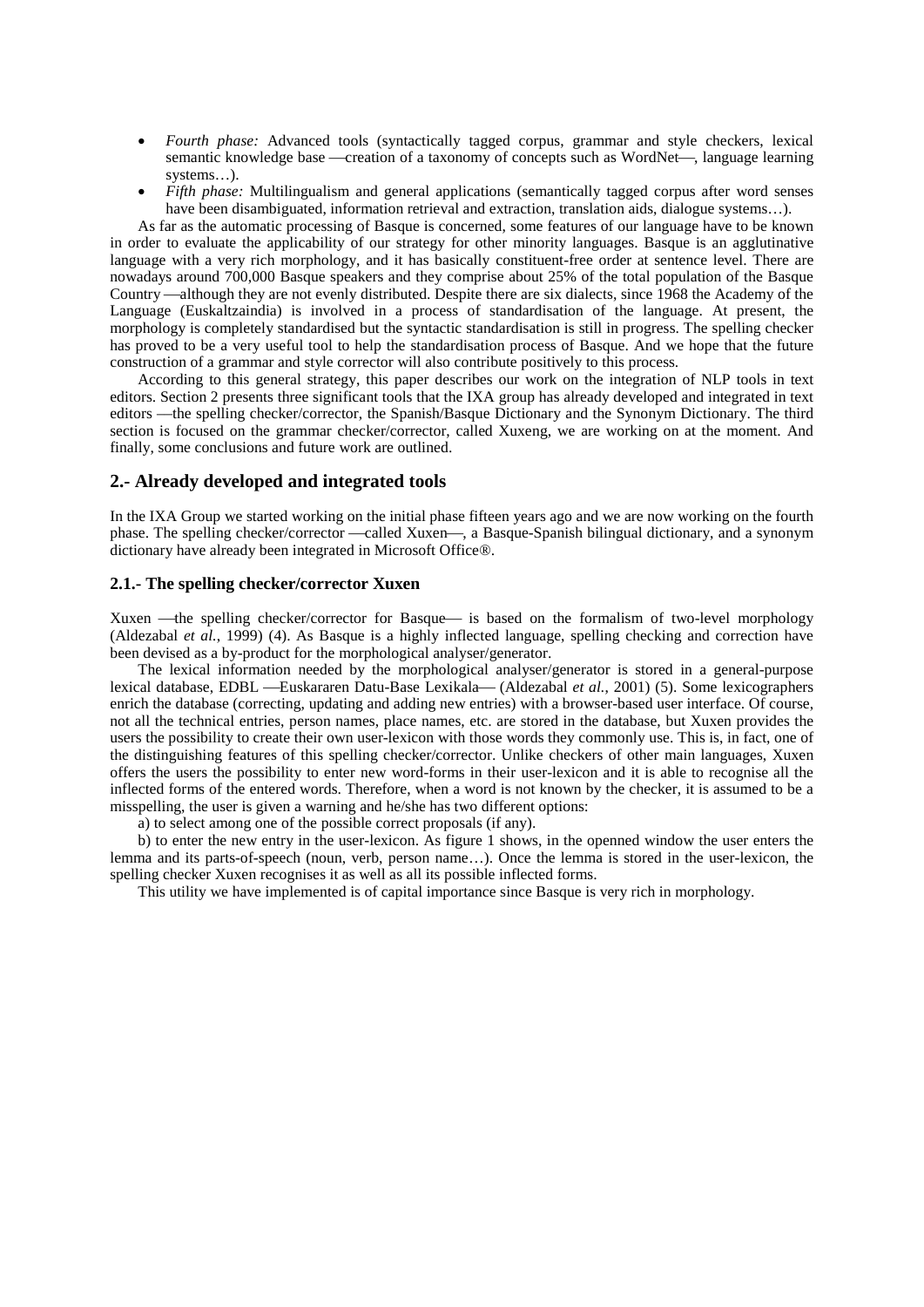

#### **Figure 1: For the unrecognised word** *Torresek***, the user clicks on the** *Add* **option to introduce the new entry's lemma (Torres) and its word class (person name) in the user-lexicon. Afterwards, the system will be able to recognize all its inflected forms**.

From the user's point of view, Xuxen is a valid system to correct documents elaborated by some text processors. As it operates at a usual speed and takes up reasonable amount of space, it works well with any microcomputer. So far, Xuxen has been integrated in personal computers in Microsoft Office'97®, Microsoft Office'2000® and Microsoft Office XP® for Windows®, and in Office'2001® for Macintosh®. Apart from this, Xuxen can be used in Quark Express®, in Open Office1.0, and it is also possible to integrate it in intranets as well as to use it through the web. This spelling checker/corrector is widely used in the mentioned applications.

### **2.2.- The Spanish-Basque Elhuyar Dictionary**

We have also implemented an on-line bilingual dictionary based on lemmatisation (Agirre *et al.*, 1999) (3). Due to the fact that Microsoft Word® did not incorporate bilingual dictionaries in the version we were working on, we decided to develop our own plug-in according to the style of the Word® text processor. This plug-in allows the user to consult the bilingual Spanish-Basque Elhuyar<sup>[1](#page-2-0)</sup> dictionary —with  $40,000$  entries— while working with the Microsoft Word® [2](#page-2-1)000 text-processor. It contains 3 main modules: a lemmatiser for Spanish<sup>2</sup>, a lemmatiser for Basque (Alegria *et al.*, 2003) (7), and a bilingual dictionary.

Part-of-speech (POS) labels as well as lexical units of both the dictionary and the two lemmatisers have been mapped in order to preserve a unified and correct treatment. Derived forms and multiword units have been also consistently treated. When the user selects a word-form in the text, all its possible lemmas and parts-ofspeech are shown, as well as their corresponding equivalent in the other language.

The Graphical User Interface (GUI) we developed consists of a pop-up menu and a specialised window (see figure 2). The specialised window includes different options such as: i) the looking up of the text words, ii) the interactive sequential navigation in a sentence, iii) the direct insertion of translations in the text, and iv) the direct access to the web version of the bilingual dictionary. The resulting tool is therefore more than a pure consulting dictionary because it lemmatises the word-form we are looking for. For example, if we would like to know the meaning of the Basque word-form *orbainetan (in the scars)*, we would have to look up its entry *orbain (scar)* in the printed dictionary*,* and as the entry *orbain* is far from the context *orbainetan* we are interested in, the user

-

<span id="page-2-0"></span><sup>1</sup> http://www.elhuyar.com/hiztegia/

<span id="page-2-1"></span><sup>&</sup>lt;sup>2</sup> We have used the MACO system, developed by the TALP group from the UPC (Universitat Politècnica de Catalunya) and the CLIC (Centre de Llenguatge i Computació of Barcelona).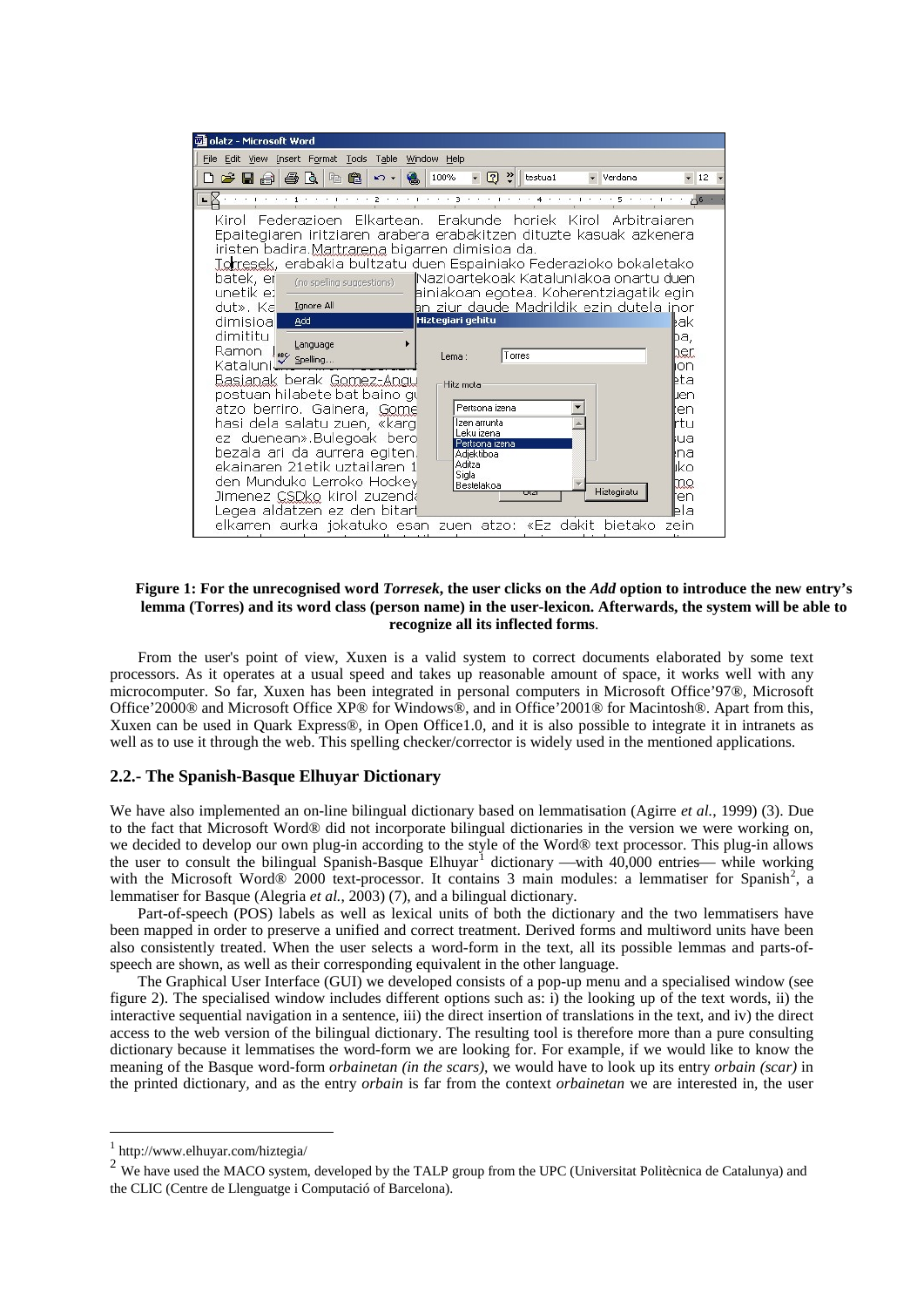could give up without finding the intended equivalent. Our dictionary system automatically offers the possible lemmas and all their corresponding equivalents. This plug-in was developed using Visual Basic.

| <b>Elhuyar Hiztegia</b>                                              |                                                        | 그미지                                                             |
|----------------------------------------------------------------------|--------------------------------------------------------|-----------------------------------------------------------------|
| Kontsultatu<br>Esaldia aztertu                                       |                                                        |                                                                 |
| Hitza:<br>orbainetan<br>word in Basque                               | euskara » gaztelania<br>G<br>gaztelania ≫ euskara<br>o | Itzuli<br>Garbitu                                               |
| Lema: (1)<br>orbain<br>▾╎<br>Kategoria: (1)<br>iz.<br>part-of-speech | Ordainak:<br>cicatriz<br><b>franslation</b>            | Testura eraman<br>$Web$<br>Ados<br>Laguntza<br>Hizkuntza aldatu |
| $\mathbb{Z}\!\!\mathbb{Z}\!\!\mathbb{Z}$ hizteqia                    |                                                        |                                                                 |

**Figure 2: Specialised window of the bilingual dictionary integrated in Word®**.

### **2.3.- The Synonym Dictionary**

<u>.</u>

A synonym dictionary with 2[3](#page-3-0),150 entries, created by UZEI<sup>3</sup>, has been also integrated in Microsoft Word®. In this case, in order to integrate the dictionary we have not implemented an autonomous plug-in, but have used the Thesaurus API (*ctapi*) from Microsoft®. This decision carries important consequences. On the one hand, due to the fact that this API is used by Microsoft® to integrate synonym dictionaries in different languages, the Thesaurus API facilitates a global frame for the application and a normalised interface for the user. But on the other hand, it has limitations as far as design possibilities are concerned.

In the format of the Thesaurus API for Basque, there are some specific features we would like to mention. Firstly, in the printed dictionary there is a vast group of tags (20 tags for grammatical categories, 20 dialectal tags and 7 tags for usage features). This is an important information to the user and therefore, it is necessary to integrate it in the interface. Moreover, a word-form can have more than an entry (depending on its grammatical category), and at the same time, an entry can have more than one meaning. All this information has been adapted, as far as possible, to the output format used by the Thesaurus API.

Secondly, we have integrated a morphological analyser/generator, which is necessary for lemmatisation/generation, in the Thesaurus API. This way, in order to know the synonym of an inflected wordform, the API first lemmatises the given word-form and obtains its lemma, parts-of-speech and morphological information. It saves this information and looks up the lemma's synonyms in the dictionary. On the last step, the API uses the morphological generation process taking into account the word-form's morphological information previously saved. Thus, we obtain the synonym or synonyms of the consulted word-form already inflected. In case the given word-form is not in the dictionary, the most approximate forms will appear in the dialog box. Figure 3 shows the synonyms for the word *iritziaren* (*of the opinion*).

<span id="page-3-0"></span><sup>3</sup> An enterprise dedicated to linguistic processes and their difussion (http://www.uzei.com).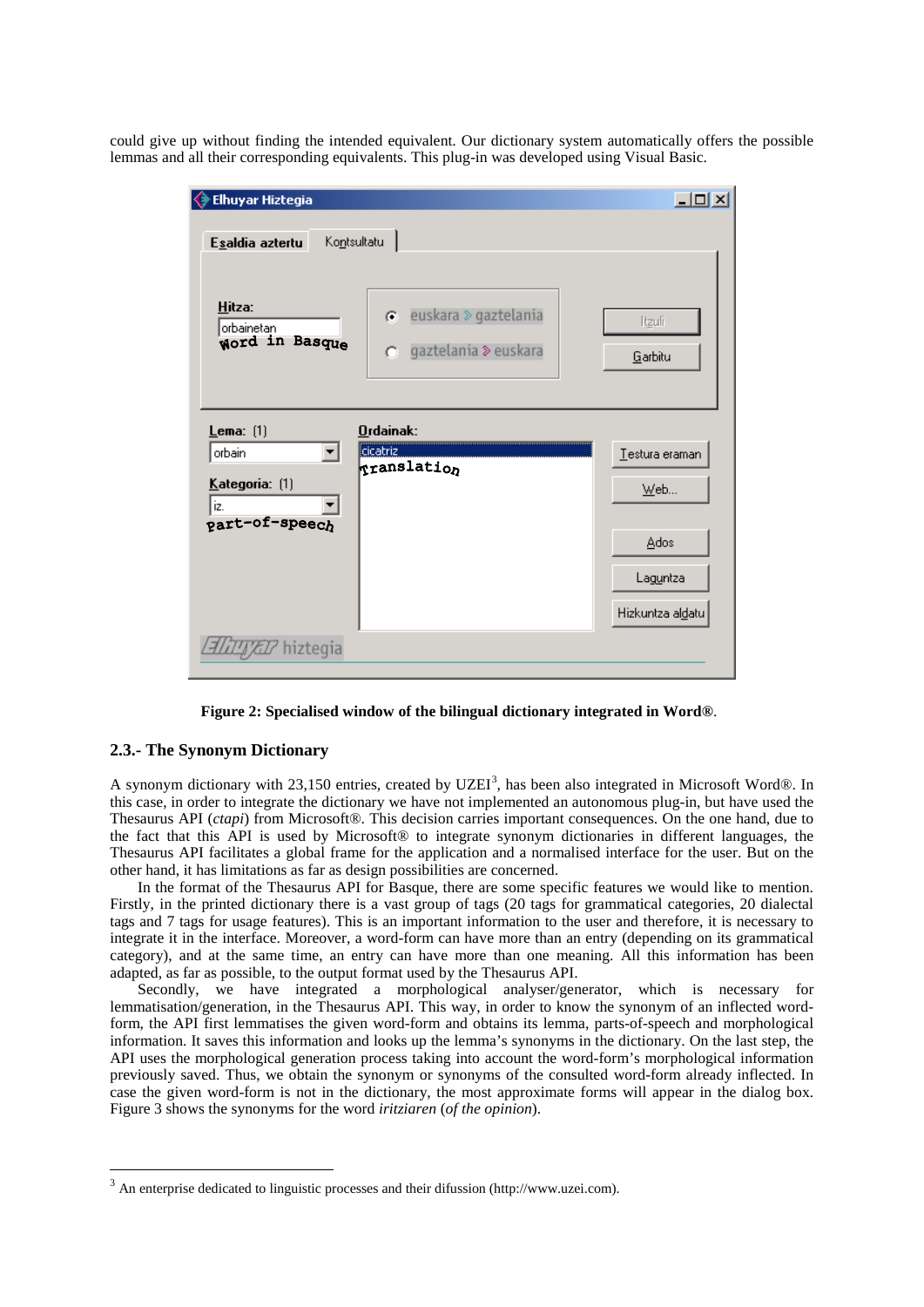

### **Figure 3: Synonyms of the inflected word-form** *iritziaren* **(***of the opinion***) in the Thesaurus Word for Basque. Being Basque an agglutinative language, it is important to have an application which shows the synonyms already inflected**.

In addition, it is possible to look up the synonyms for all the words we have in the text and we can have access to the dictionary entries either directly from the text or from the dialog box. This application has been implemented in C language, and many potential users have already tested it satisfactorily.

## **3.- Towards the development of a grammar checker: Xuxeng**

## **3.1.- Syntactic analysis**

When starting the fourth phase of our strategy, and after having developed and commercialised the tools mentioned in section 2, the next step to face up is the creation of a grammar checker/corrector for Basque, which should be also integrated in different text-processors. In order to make possible this achievement, we have been working on syntax analysis for the last ten years. There are several formalisms to carry out the syntactic processing of a language and in the IXA group we have chosen two of them for the creation of syntactic analysers for Basque. The first one was developed using a unification-based formalism (Aldezabal *et al*., 2004) (6) and the second one was based on the Constraint Grammar formalism (Aduriz, 2000) (1). For the development of Xuxeng, we have chosen the second formalism, that is to say, the syntactic analysis chain used by Karlsson's Constraint Grammar (henceforth CG) (Karlsson *et al*., 1995) (11).

At present, we are working on the creation of a robust syntactic analyser by implementing it in sequential rule layers. In most of the cases, these rule layers are materialised in different grammars written in CG. Each analysis layer gets the output of the previous one and enriches it with further information. Figure 4 shows the architecture of the mentioned system.

The parsing process starts with the outcome of the morphosyntactic analyser, called MORFEUS (Alegria *et al*., 2003) (7), which was created following the two-level morphology and it deals with the parsing of all the lexical units of a text, both simple words and multiword units (CLU- Complex Lexical Unit). From the obtained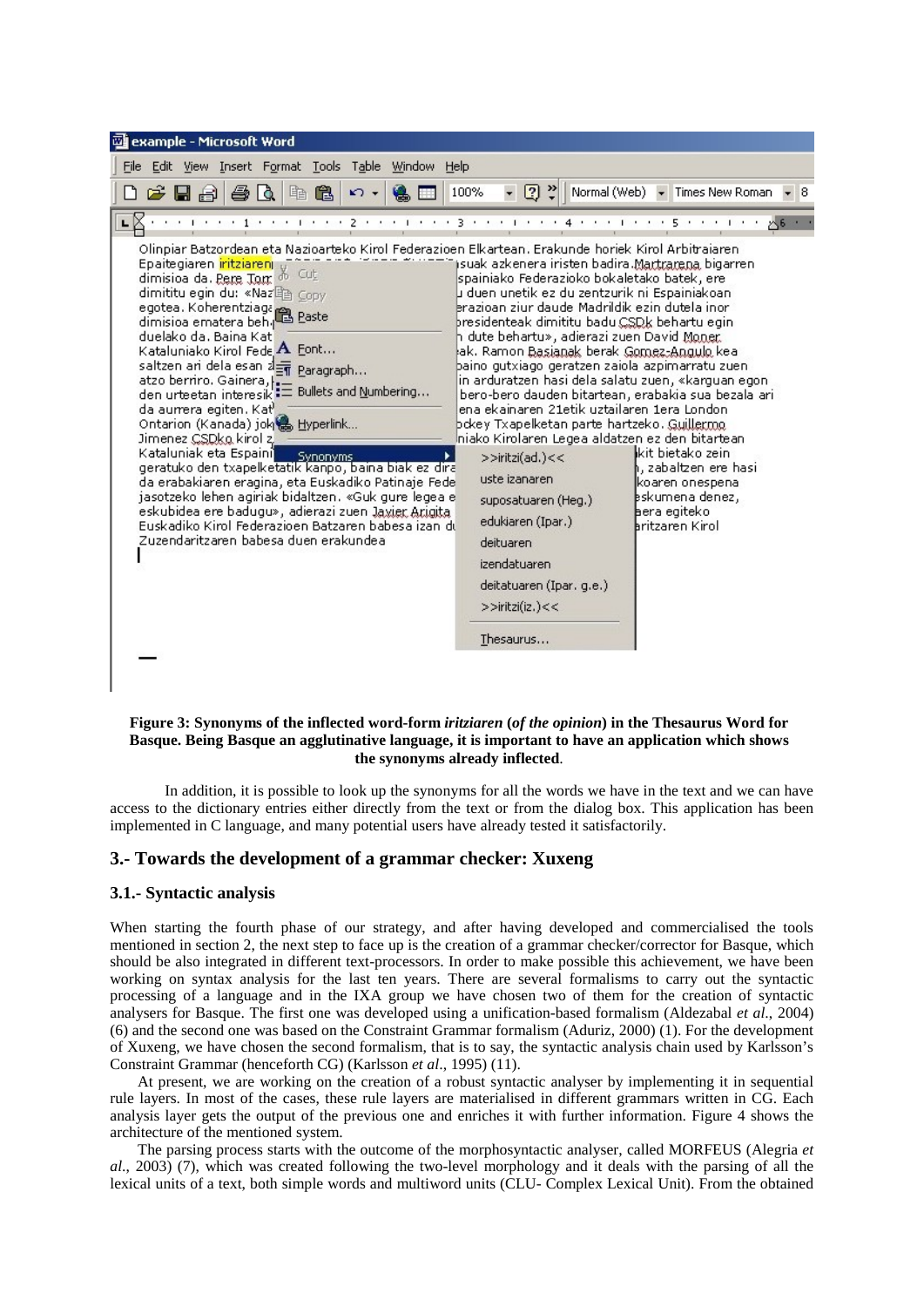results, grammatical categories and lemmas are disambiguated. The disambiguation process is done by means of the linguistic rules of CG and the stochastic rules based on Markovian models (Ezeiza *et al*., 1998) (10) with the aim of improving the parsing tags in which the linguistic information obtained is not accurate enough.

Next, the shallow syntactic analysis is carried out using the tagger/lemmatiser, named EUSLEM. Afterwards, the system defines entity names and postpositional phrases. For the recognition and categorisation of entity names (person, organisation and location) we have created a combined system. Firstly, the system applies a grammar that has been developed using the finite state technology (FST), which detects the entity names from the morphological information. Then, entity names are classified through the application of a heuristic, which combines both textual information and gazetteers (Alegria *et al.*, 2003) (8).

Another characteristic of Basque different to other languages is its postpositional system. In this phase, our system recognises the postpositional phrases that consist of a case suffix and an independent word. For example: *itsasoari buruz ('about the sea')* ––*itsaso(sea)+ari buruz(about the)*––. This type of postpositional phrase is taken into account in the recognition of noun chains.

The next layer identifies both verb and noun chains using CG rules. Our grammar recognises continuous and non-continuous verb chains and simple and coordinated noun chains.

The layers of the shallow parsing are already accomplished and at present we are working on the deep syntactic analysis. The aim of the deep syntactic analysis is to establish the dependency relations between the components of the sentence. This way we can detect more complex error-types. This process is also performed by means of CG rules.



**Figure 4: Progressive layers in the syntactic analysis**.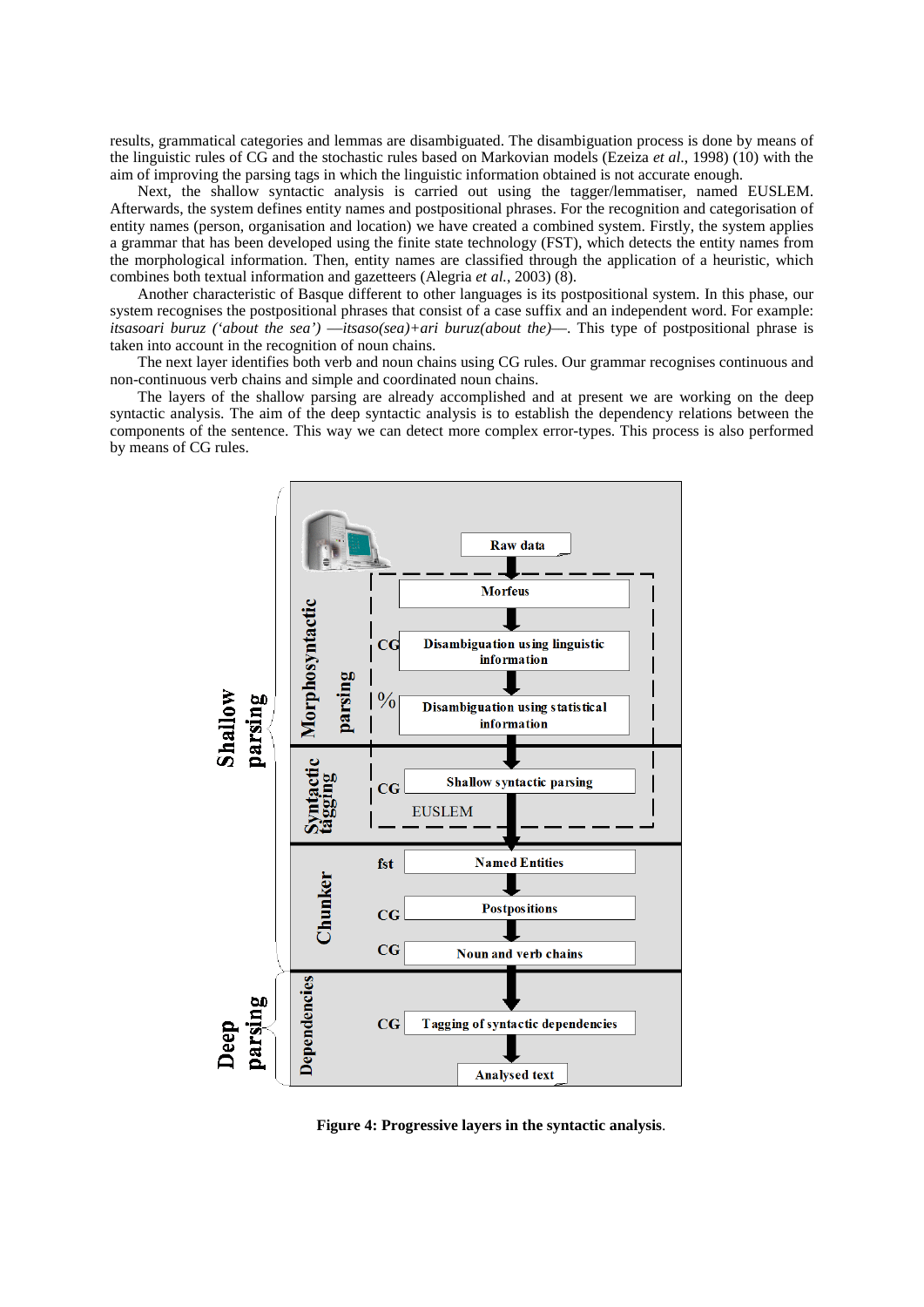## **3.2.- Error detection**

Previous work has been done in the error detection field (Aduriz *et al.*, 2002) (2). Before starting with the definition of error detection rules, we prepared an environment for analysing errors. These are the steps followed in this process:

- 1. First, we carried out a classification of possible error-types divided into five main categories:
	- Spelling errors
	- Morphological, syntactic or morphosyntactic errors
	- Semantic errors
	- Punctuation errors
	- Errors due to the lack of standardisation of Basque

Each category was subcategorised at the same time (in all, there are 55 subcategories in this application) in order to make as an accurate classification as possible.

- 2. Then, we validated and optimized this classification with the help of experienced Basque language teachers and proofreaders of newspapers or publishing houses.
- 3. After that, we designed and implemented a digital resource to be used as a repository of information of linguistic errors (Aduriz *et al.*, 2002) (2). This resource consists of a database, named ERREUS, and a Zope interface (Latteier *et al.*, 2001) (12) and it lets linguists and experts in this subject introduce, via Internet, any error found in a corpus (along with its corresponding information).
- 4. Once the classification was completed, the defined error-types were analysed to see whether they should be corrected, when and how. To do so, we divided the identified errors in three main groups, taking into account the information needed to detect them. We firstly grouped the errors that do not need any linguistic information to be detected —such as some punctuation errors or style proposals—, in the second group we classified those errors needing the result of the shallow parsing —data errors or postposition errors, for example—, and in the third group those errors that need the deep syntactic analysis —such as agreement errors.

We started working with the first group of errors to get the first prototype of the grammar checker. These errors seemed to be the easiest ones to treat since they do not need any linguistic information to be detected. For this purpose, we got the grammar API of Microsoft® (*cgapi.h*), which is implemented using Visual C. We also made some simple Visual Basic programs for an easy integration of the detection modules/programs in the API. However, this process was not as easy as expected because of the insufficient documentation about the API. As a consequence, we had to use the documentation of *csapi* (the Microsoft Common Speller API for Office Spell Checking) found in [http://support.microsoft.com.](http://support.microsoft.com/) This one is wider and provides useful information for the grammar API. We got some satisfactory results and at present we are able to underline the errors detected in a text as well as to give correction proposals.

Figure 5 shows an example of a style error. The message shown by the system is just a brief description of the error. But if the user wants further information (as to see both correct and incorrect examples), he/she can go to the help menu of the grammar window. All the information concerning the error (the error identifier tag, its category in the error classification, a brief and a wide description as well as correct and incorrect examples) is stored in an XML document. XML documents have been designed in a way to offer a direct link to the ERREUS data-base for future applications/utilities. We can consider this document the inventory of errors, and this is read from the API.

| proba.doc (Sólo lectura) - Microsoft Word                                                                                                                                                                                                                                                                                 |  |  |  |
|---------------------------------------------------------------------------------------------------------------------------------------------------------------------------------------------------------------------------------------------------------------------------------------------------------------------------|--|--|--|
| Archivo Edición Ver Insertar Formato Herramientas Tabla Ventana ?                                                                                                                                                                                                                                                         |  |  |  |
| $\sim$ $\blacksquare$<br>口产日台 李氏 《追<br>- 2<br>100%<br>≧<br>Normal<br>Times New Roman                                                                                                                                                                                                                                      |  |  |  |
| $\cdot$ + + 1 + 1 + 2 + 1 + 3 + 1 + 4 + 1 + 5 + 1 + 6 + 1 + 7 + 1 + 8 + 1 + 9 + 1 + 10 + 1 + 11 + 1 + 12 + 1 + 13 + 1 + 14 + 1 + $\wedge$                                                                                                                                                                                 |  |  |  |
| <u>Zer uste duzu ,esate batekako ; bila gabiltzan gaizkilea zure semea izan daiteke ?</u><br>Isil zaitez. Nola esan dezl<br>Puntuazio ikurraren aurretik espazioa kendu<br>Omitir oración                                                                                                                                 |  |  |  |
| Esan daiteke, lehen par<br>tenuen guztia, orain,<br>ordenagailuaren bidez<br>þlo grafikoak egin,<br>ы<br>Gramática<br>marrazkiak egin, posta elektronikoz<br>erabili, lagun<br>eta<br>agenda –<br>tdatzi,<br>gutunak<br>familiakoen helbideak gorde, ahaztea nahi ez dugun zerbait gogorarazteko abisua<br>emateko eskatu |  |  |  |
| Eta Miren gajoari, zer esango diot? non nagoen badaki; egin du nireak: Nire ondora                                                                                                                                                                                                                                        |  |  |  |

**Figure 5: The message in the box warns that the space before the colon should be eliminated**.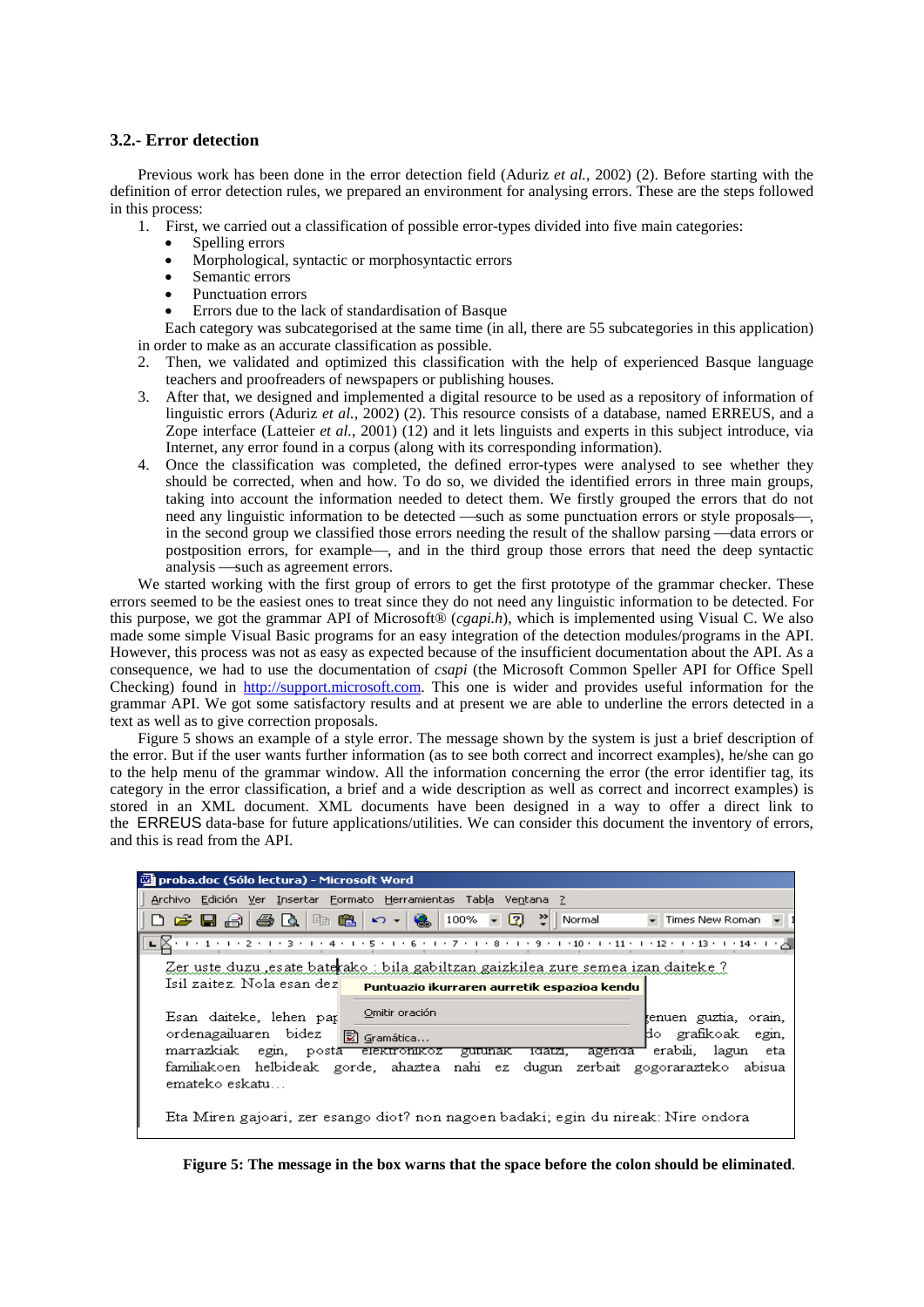The second version of the style corrector uses the shallow syntactic analysis and treats those errors that certainly need some linguistic information but can be detected using simple patterns in small detection windows (two or three words). In this second phase, we are about to integrate in Microsoft Word® all the steps of the shallow parsing—the morphosyntactic analysis, the syntactic tagging and the chunkers—in order to detect these error-types. As these applications are made to run on Linux, we had to prepare a Windows® runtime integrating all the layers of the shallow parsing. We firstly got a Windows® runtime of Morfeus, the morphological analyser. Morfeus is a C++ module, so we had no problem when converting it into a Windows® runtime. Secondly, we also had to convert the grammar modules ––written using Constraint Grammar–– into Windows® runtimes.

Nevertheless, the main problem was the integration of the disambiguation process that uses statistical information in the grammar API. This process is quite complex because it is based on the use of Markov Models, and it may not be converted easily into a Windows® runtime. Therefore, —despite we will make an attempt in the future—for the first prototype, we decided to use an heuristic instead of this complex module. This heuristic considers the distance between the word and its possible lemmas, the information of the category and the trigram of the word in order to choose the most probable analysis provided by the lemmatiser/tagger. We have done several attempts and obtained satisfactory results.

Concerning the module of the chunker of named entities, it has been developed using finite state transducers. Even if we have not studied for the first prototype how to integrate it in the API, we think it will not be difficult to get a Windows® runtime for its integration in future prototypes.

After converting all the layers in Windows® runtimes, we joined all of them in a C++ main module. At present, we are working on the integration of this module in the Microsoft Grammar API, and we expect to get some results in a short time.

As far as the deep syntactic analysis is concerned, it deals with those errors that require deep parsing. In this case, a wider detection window is needed for the detection of agreement errors between the verb and its structural cases (absolutive, ergative and dative) as well as for the detection of the wrong use of the comma, for example. Once we finish the tagging of syntactic dependencies, we will also integrate this rule layer in the API. And as this module is also written in CG, the integration will be carried out in the same way as the previous applications.

### **4.- Conclusions and future work**

The final purpose of this work is the integration of several tools in text editors. In this article we have described the process followed to integrate different NLP tools to finally get a grammar and style checker/corrector, Xuxeng.

The commercial applications we present in this article are the spelling checker/corrector Xuxen and two dictionaries ––the Spanish/Basque Dictionary and the Synonym Dictionary–– integrated in Microsoft® environments. However, we would like to mention that together with these tools, we have also developed some other applications which are being used by many different Basque companies and have been also integrated in Internet search engines. They all are, indeed, very active tools in the standardisation process of Basque.

Language foundations and research are useful to create any tool or application for language processing and, conversely, tools and applications are also very helpful in the research and improvement of language foundations. Once we have reached the fourth phase of our strategy, we know that every foundation, tool and application developed in the previous phases is of great importance to face up to new problems. That is to say, we have not created *ad hoc* lexical or syntactic resources, but have designed them in a way that they will be easily extended to full coverage and will be reusable by any other tool or application.

We will continue working on this work-line and our current goal is to finish and to integrate the grammar checker/corrector for Basque, Xuxeng, in text editors.

#### **Acknowledgements**

These works were partially funded by the Basque Government (projects UE-1998-49, UE-2000-5 and OD02UN52). The enterprises Elhuyar, UZEI and Eleka, which work on the computational linguistic field, have collaborated with us in the development of some of the tools described in this paper.

#### **References**

#### (1) Aduriz I. **EUSMG: MORFOLOGIATIK SINTAXIRA MURRIZTAPEN GRAMATIKA ERABILIZ. Euskararen desanbiguazio morfologikoaren tratamendua eta azterketa sintaktikoaren lehen urratsak.** 2000. PhD.